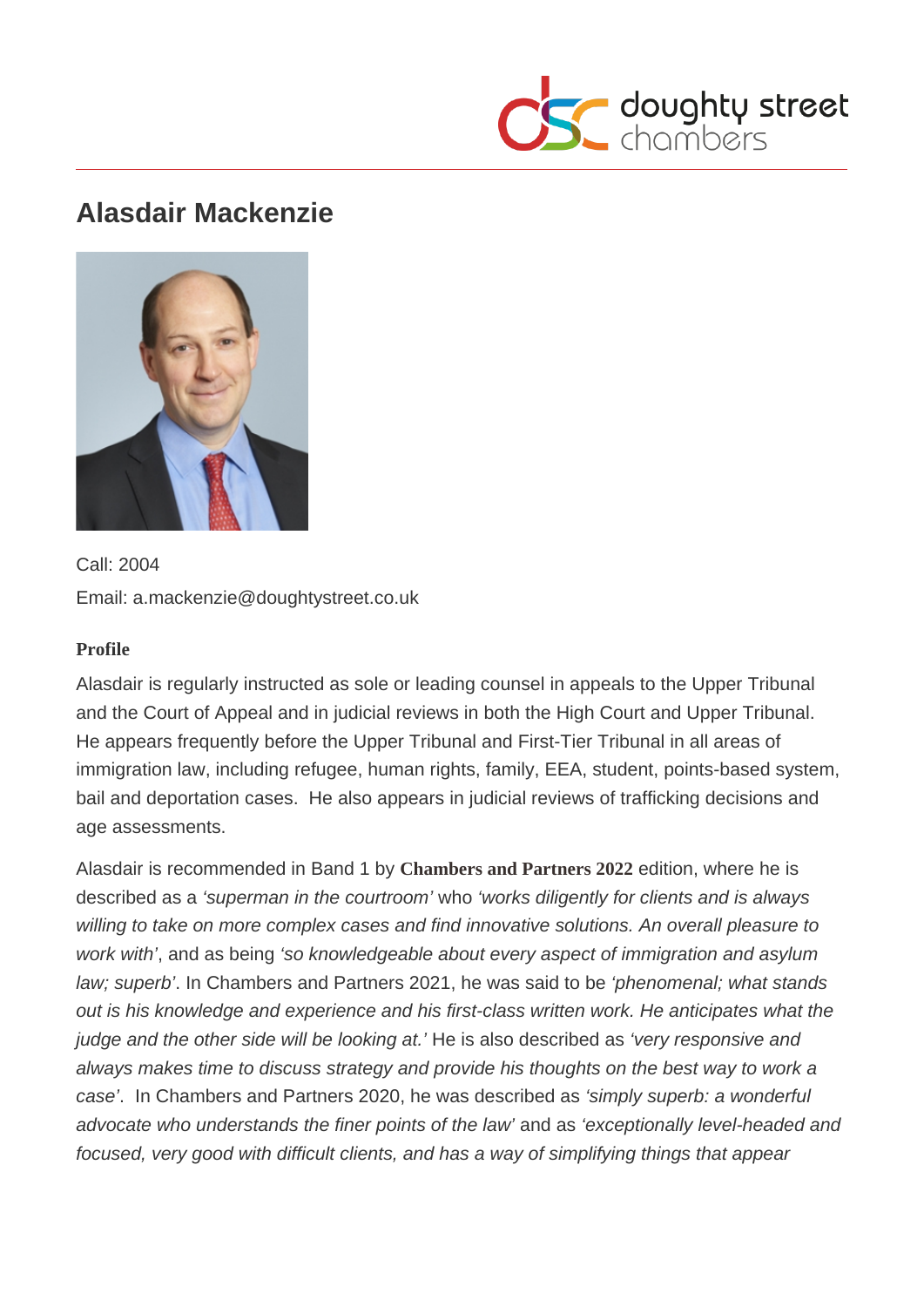complicated'. In the [Legal 500,](https://www.legal500.com/firms/9303-doughty-street-chambers/9303-london-england/lawyers/551221-alasdair-mackenzie/) he is ranked in Tier 1 as a leading junior, and it is said that 'Alasdair's written work is impeccable. It is thorough, articulate, well-presented, on point and persuasive. Alasdair's advocacy is first class. It is measured and compelling and without doubt it flows so well based on detailed preparation and consideration of the facts and law'.

He contributed chapters on asylum and human rights claims to the Legal Action Group book on Foreign National Prisoners. He is a contributor to Halsbury's Laws and the Administrative Court Digest, and has written for publications including the New Law Journal, the Journal of Immigration, Asylum and Nationality Law and the European Human Rights Law Review.

Before joining Doughty Street from pupillage in 2005, Alasdair spent many years as a campaigner and advice worker on behalf of refugees and asylum seekers in the UK. He was among the founders of the charity Asylum Aid, of which he was Co-ordinator from 1990 to 2002. He spent some years as an executive committee member of the Immigration Law Practitioners' Association, of which he remains an active member, and is a former Chair of the Asylum Rights Campaign and of the Refugee Legal Group. He has acted as an expert consultant to the Immigration Services Commissioner, the regulator of immigration advisers. Alasdair has written or contributed to a number of significant reports and publications on asylum and immigration issues.

**Education** 

BA (Oxon)

PgDL

Bedingfield Scholar, Gray's Inn, 2003

Languages

German

French

Russian

Related practice areas

Immigration Immigration Detention Group Anti-Trafficking

Immigration Asylum and Personal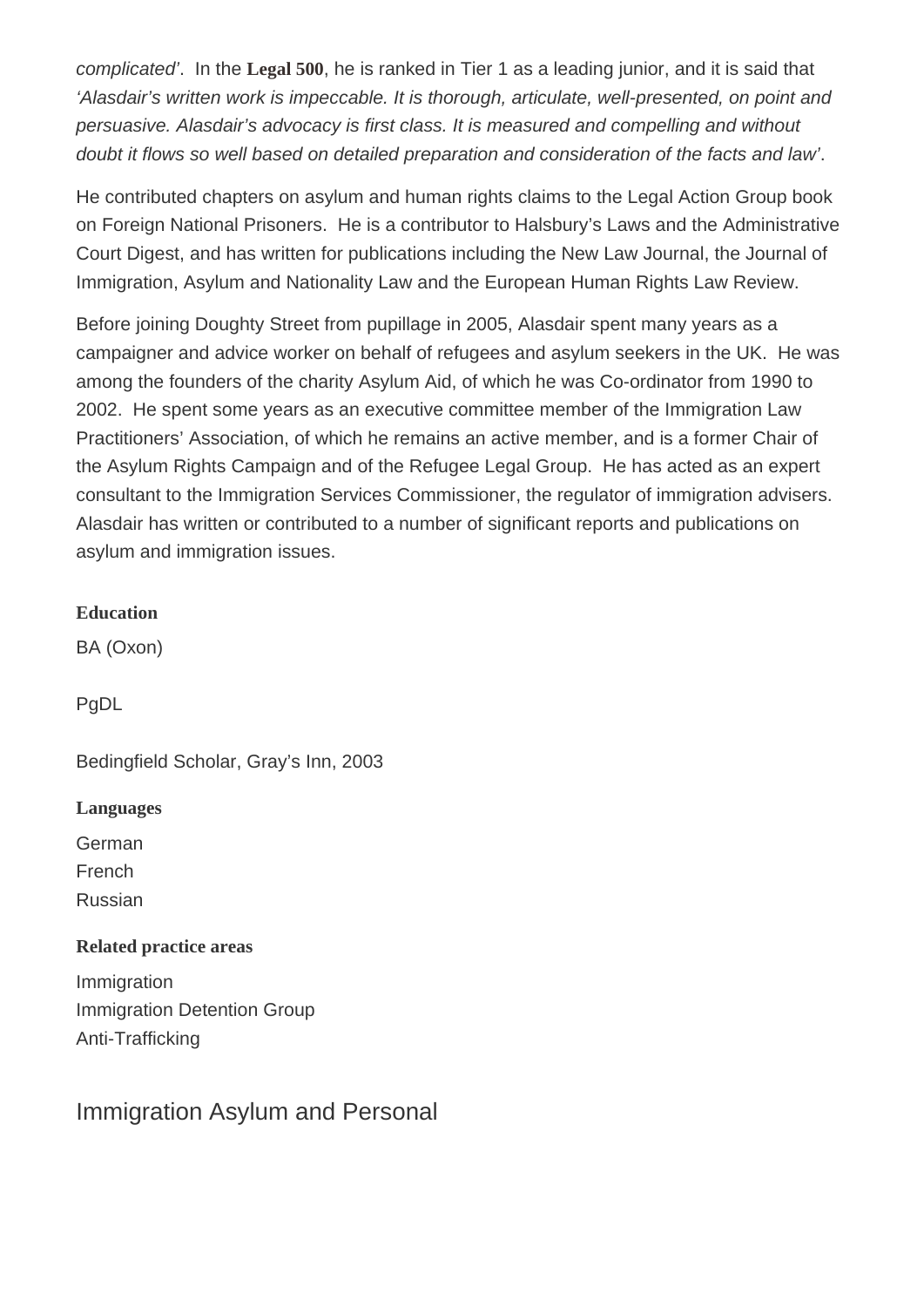Alasdair specialises in asylum and human rights work, in particular in complex issues such as mental health, rights of appeal and exclusion from refugee status.

Alasdair has appeared in numerous Country Guidance cases in the Upper Tribunal. He was leading counsel for the appellants in the latest judgment on the risks facing Tamil activists from Sri Lanka, [KK and RS \(Sur place activities: risk\) Sri Lanka CG](https://tribunalsdecisions.service.gov.uk/utiac/2021-ukut-130) [2021] UKUT 0130 (IAC). He also appeared in the previous Country Guidance case on Sri Lanka, [GJ \(post-civil war:](https://tribunalsdecisions.service.gov.uk/utiac/2013-ukut-319) [returnees\) Sri Lanka](https://tribunalsdecisions.service.gov.uk/utiac/2013-ukut-319) [2013] UKUT 319 (IAC).

He also appeared as junior counsel for three of the appellants in [EM \(Returnees\) Zimbabwe](https://tribunalsdecisions.service.gov.uk/utiac/2011-ukut-98) [CG](https://tribunalsdecisions.service.gov.uk/utiac/2011-ukut-98) [2011] UKUT 98 (IAC), the leading Country Guidance case on Zimbabwe, and for two of the appellants in RS (Zimbabwe – AIDS) Zimbabwe CG[2010] UKUT 363 (IAC), on the lawfulness of removing people with HIV/AIDS to Zimbabwe. He represented the appellant in the leading case on the risk of re-prosecution in China to those convicted of offences in the UK, [JC \(Double jeopardy: Art 10 CL\) China CG](https://tribunalsdecisions.service.gov.uk/utiac/2008-ukait-36) [2008] UKAIT 00036.

In 2020 he appeared in [R \(Dzineku-Liggison\) v SSHD](https://tribunalsdecisions.service.gov.uk/utiac/2020-ukut-222)[2020] UKUT 00222 (IAC) [2020] All ER (D) 144 (May), in which the Tribunal declared unlawful the Home Office's policy on charging fees to people applying to remain in the UK on human rights grounds. In 2021 he acted in a successful challenge to the Home Office's fee waiver policy in entry clearance cases which resulted in an undertaking by the governmentto change that policy. He previously appeared in the original case on the lawfulness of the fees regime, [R \(Osman Omar\) v SSHD](http://www.bailii.org/ew/cases/EWHC/Admin/2012/3448.html)[2012] EWHC 3448 (Admin).

He appeared in the Supreme Court as junior counsel in [Al-Sirri v SSHD](http://www.supremecourt.gov.uk/decided-cases/docs/UKSC_2011_0003_Judgment.pdf), the leading case on the exclusion from refugee status of people accused of acts contrary to the principles and purposes of the United Nations. He was instructed as sole counsel before the Court of Appeal in a case involving attempted exclusion from refugee status on grounds of the misuse of Twitter, [AE \(Iraq\) v SSHD](https://www.bailii.org/ew/cases/EWCA/Civ/2021/948.html) [2021] EWCA Civ 948. He also appeared as junior counsel for the first appellant in [Youssef & N2 v SSHD](https://www.bailii.org/ew/cases/EWCA/Civ/2018/933.html)[2018] EWCA Civ 933 [2018] 3 WLR 1532, relating to exclusion on the grounds of incitement under Article 1F(c) of the Refugee Convention.

Alasdair was junior counsel for the two lead appellants in [EP \(Albania\)]( https://tribunalsdecisions.service.gov.uk/utiac/2021-ukut-233) (rule 34 decisions; setting aside) [2021] UKUT 00233 (IAC), in which the Upper Tribunal was asked to set aside its own earlier decisions to dismiss various appeals, on the grounds that its failure to hold hearings during the pandemic had led to unfairness.

Alasdair acted as junior counsel in [MP \(Sri Lanka\) v SSHD](http://curia.europa.eu/juris/liste.jsf?language=en&num=C-353/16) C-353/16 [2018] 1 WLR 5585, a reference by the Supreme Court to the Court of Justice of the European Union, which the Court held that subsidiary protection must be granted where an individual is at serious risk of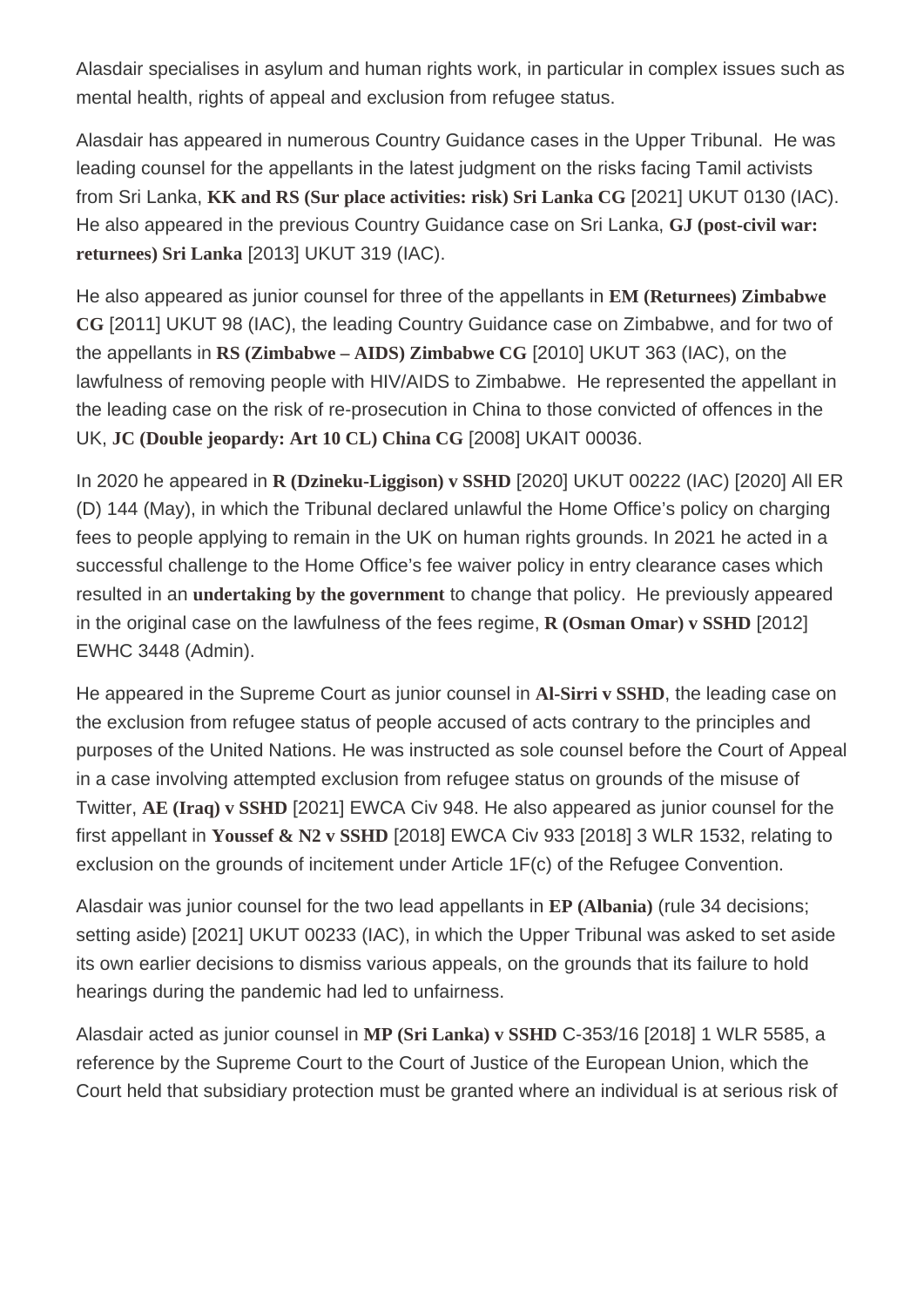committing suicide on return, as a result of trauma resulting from past torture by state authorities, and where there is also a real risk of being intentionally deprived of appropriate care for the physical and mental after-effects of the torture.

Alasdair was also junior counsel for the first claimant in the leading case on the Home Office's legacy programme, R (Geraldo, Aroun and Igbal) v SSHD[2013] EWHC 2763 (Admin).

He has also been instructed in numerous appeals before the Court of Appeal and Upper Tribunal relating to the correct construction of rules and legislation on deportation, including [Chege \("is a persistent offender"](https://tribunalsdecisions.service.gov.uk/utiac/2016-ukut-187)) [2016] UKUT 00187 (IAC), [2016] ImmAR 833 and SSHD v MM (Zimbabwe) [2017] EWCA Civ 797 [2017] 4 WLR 132 (change of situation affecting asylum applicant; test applicable to deportation of mentally disordered offender).

Other significant cases include [SSHD v E3 & N3](http://www.bailii.org/ew/cases/EWCA/Civ/2019/2020.html]) [2019] EWCA Civ 2020 [2020] 1 WLR 1098 (burden of proof regarding revocation of British citizenship; status of diplomatic notes) (junior counsel). [PR, SS & TC v SSHD](http://www.bailii.org/ew/cases/EWCA/Civ/2011/988.html)[2011] EWCA Civ 988, [2012] 1 WLR 73, [2011] ImmAR 904 ('second-tier appeals test' for appeals to Court of Appeal; junior counsel for first applicant); SSHD v AS (Somalia) and other\$2011] EWCA Civ 1319, Times, January 2, 2012 (appeal rights for those within the 'legacy' of previously unresolved asylum claims); and [Abiyat \(Rights of appeal\) Iran \[](https://tribunalsdecisions.service.gov.uk/utiac/2011-ukut-314)2011] UKUT 00314 (IAC), [2011] ImmAR 822 (rights of appeal under s.83 NIAA 2002; rights of appeal to UT where FTT declines jurisdiction).

#### Immigration Business and Commercial

Alasdair regularly appears in points-based system appeals before the Upper Tribunal and First-tier Tribunal in related judicial reviews, including R (Alnuaimi) v SSHD (challenge to refusal of ILR to spouse of points-based system migrant).

### Mental Health and Court of Protection

Alasdair has developed a particular interest in the interrelation between mental health and immigration law and in the treatment of mentally disordered people in the immigration system. His numerous cases in the latter area includ[e Y & Z \(Sri Lanka\) v SSHD](http://www.bailii.org/ew/cases/EWCA/Civ/2009/362.html) [2009] EWCA Civ 362, [2009] HRLR 22, Times, May 5, 2009, believed to be the first reported case in which applicants have succeeded in contesting removal under Article 3 of the ECHR on grounds of a risk of suicide an[d R \(Y\) v SSHD](http://www.bailii.org/ew/cases/EWHC/Admin/2013/2127.html) [2013] EWHC 2127 (Admin), a successful